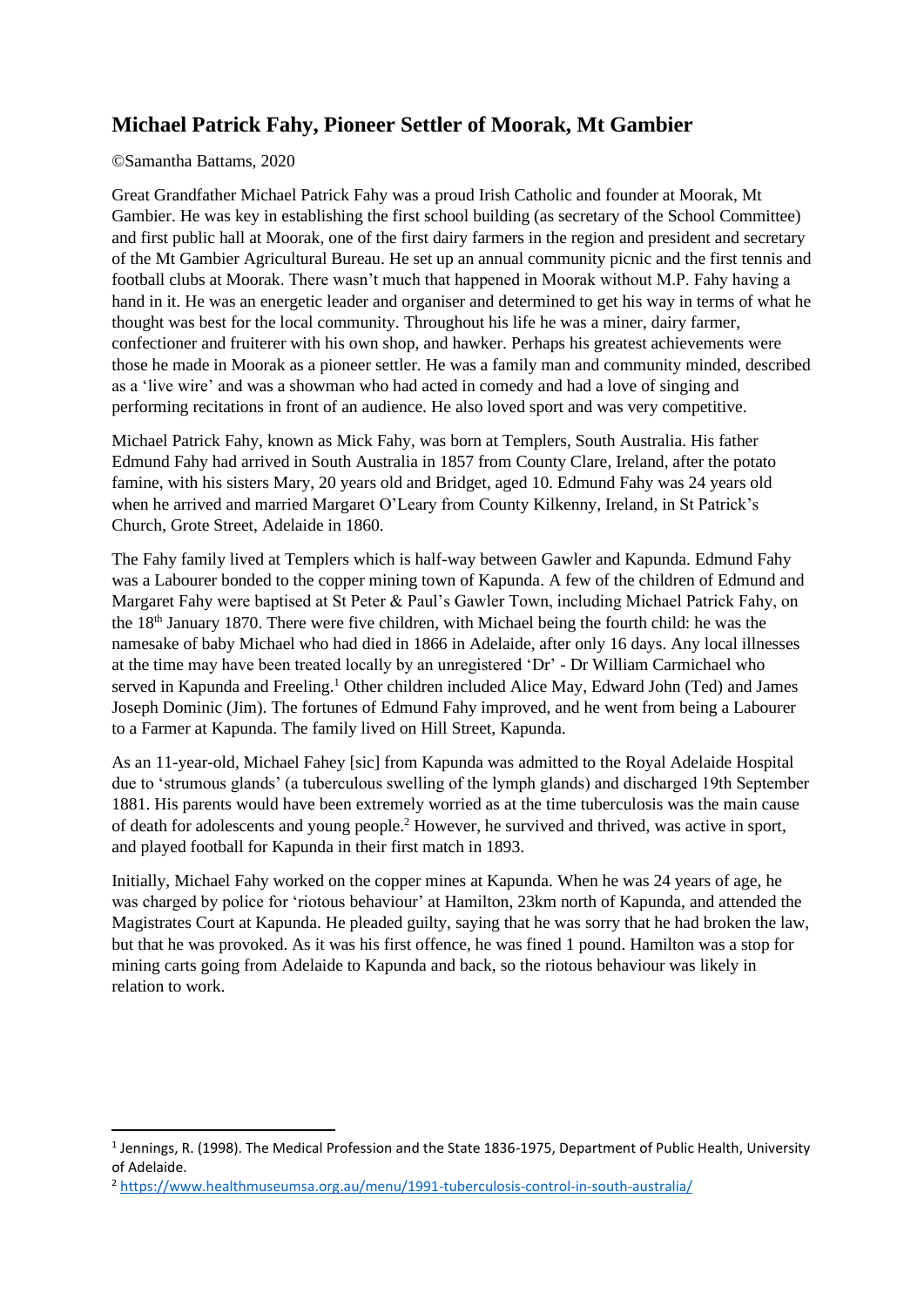On October 31<sup>st</sup>, 1896, Michael's first partner Agnes Geier had a son, Harold Edward Fahy at St Leonards (Glenelg). There is no record of their marriage or of the deaths of Agnes and Harold, although both may have died in childbirth.<sup>3</sup>

In 1899, M. P. Fahy plays a minor part in a 'farcical comedy' by the Celtic Dramatic Club, called 'Turned Up.' Its season at the Bijou Theatre is advertised in *The Advertiser.* The review of the play was favourable, with the reviewer saying that

*'Turned Up,' a sprightly little comedy, was staged at the Bijou Theatre by the Celtic Dramatic Club on Saturday evening. The members of the company had already acquitted themselves well as amateurs, and in this piece…again created a favourable impression…the minor characters were well sustained by Messrs. W. Higgins, M.P. Fahy and J. Brown and Master A. Sheridan.*

# *South Australian Register, 13th November 1899*

Michael met Helena Marie Schulz, known as 'Lena' some time at the end of the 1890s or early 1900s. Helena was from the Tanunda in the Barossa Valley, the granddaughter of the famous pioneer winemaker and farmer, Johann Gramp who had established the first commercial winery at Jacob's Creek, Rowland Flat (of Gramps, Orlando and Jacob's Creek fame). Johann Gramp was a hardworking and self-made pioneer, and perhaps a role model for Michael Patrick Fahy.

Michael and Helena travelled to Western Australia, where Michael was a miner at Boulder City, Kalgoorlie on the gold mines. They may have stowed away there in the year 1900, without being married,<sup>4</sup> when he was 30 and she was 23 years of age. However in 1901 there is also an entrepreneurial M. P. Fahy who establishes a stand at the corner of Wakefield and Pulteney Streets for the Royal Visit, selling tickets at 3s per seat (as this was advertised in the *Kapunda Herald*, it does appear to be Michael Patrick Fahy).

In 1903, Helena's grandfather Johann Gramp died, and the following year of 1904, Michael, aged 34 years, married Lutheran Helena Marie Schulz in Guildford, Western Australia. This marriage between catholic and protestant would make Helena a 'black sheep' in the family, although she continued to regularly visit the Barossa Valley throughout her life.

There is a photograph of the couple with their baby Dorothea (born the same year that they married, 1904) that says on the back 'from the real Boulder City' (see photograph below). By 1907 Michael and Helena were back in the Barossa Valley, South Australia where their son Edmund Wilfred Fahy was born at Tanunda. At one stage they also lived at Kangarilla, with Helena's sister's family (Bruckman family).

<sup>&</sup>lt;sup>3</sup> This could have been Bridget Agnes Geier who was born in Kapunda in 1874 (whose mother was also Bridget and born in County Clare, Ireland). She later married Arthur Staples and adopted a child in 1900. <sup>4</sup> A record of a Fahy and Schulz travelling on the Pilbarra, arriving 4 August 1900 at Fremantle. National Archives of Australia passenger records.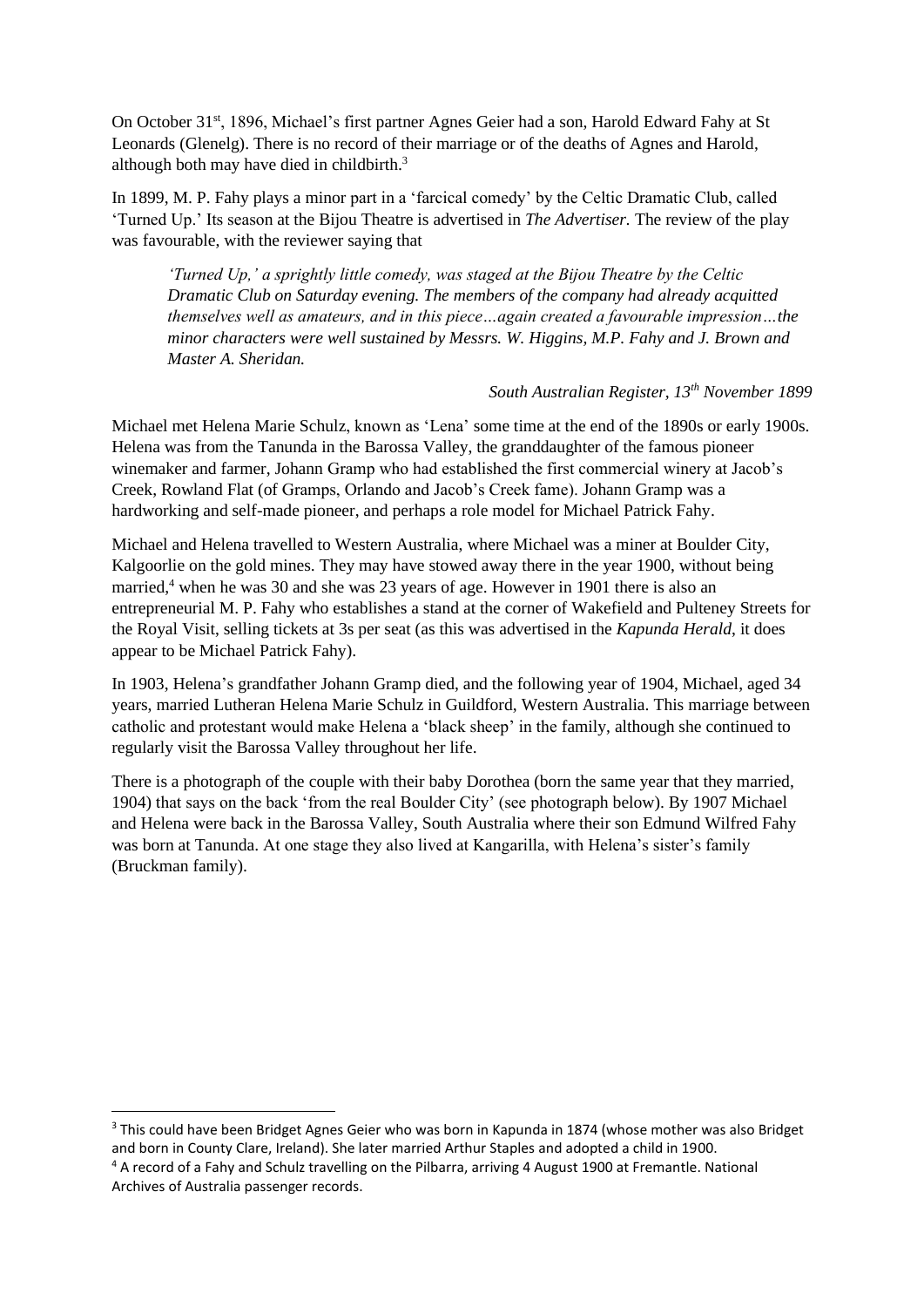

Helena Schulz, Michael Fahy and baby Dorothy 'From the Real Boulder City' Kalgoorlie, W.A. 1905 Source: Samantha Battams (author collection)

Michael Fahy was variously listed in the Sands and MacDougall directories as a Contractor, Fruiterer and Confectioner, Canvasser, and Carrier. At the time of his youngest daughter Iris' birth in 1909, the Fahy residence was Myers Street, Grey Ward, Adelaide.

Michael's mother Margaret died in January 1910. He likely received an inheritance, as the same year he purchased land at Moorak, Mount Gambier. There he would become a founding pioneer dairy farmer, one of the first two people to set up a farm there, along with his friend Graney. Land at Moorak (section 906, which costs 30 shillings) was allotted to him in 1911 by the Land Board, and the Fahy family would stay there until 1921. In many ways this period appears to be the peak of his career and life in a local community.

In Moorak Michael was president and secretary of the Mt Gambier Agricultural Bureau. He also grew kale, potatoes and flax, among other things. He was often proposing new farming strategies and facilities for the district, as well as business strategies. He gave a paper on raising dairy cows at the Agricultural Bureau, which was well written and printed in the local newspaper, *Border Watch*.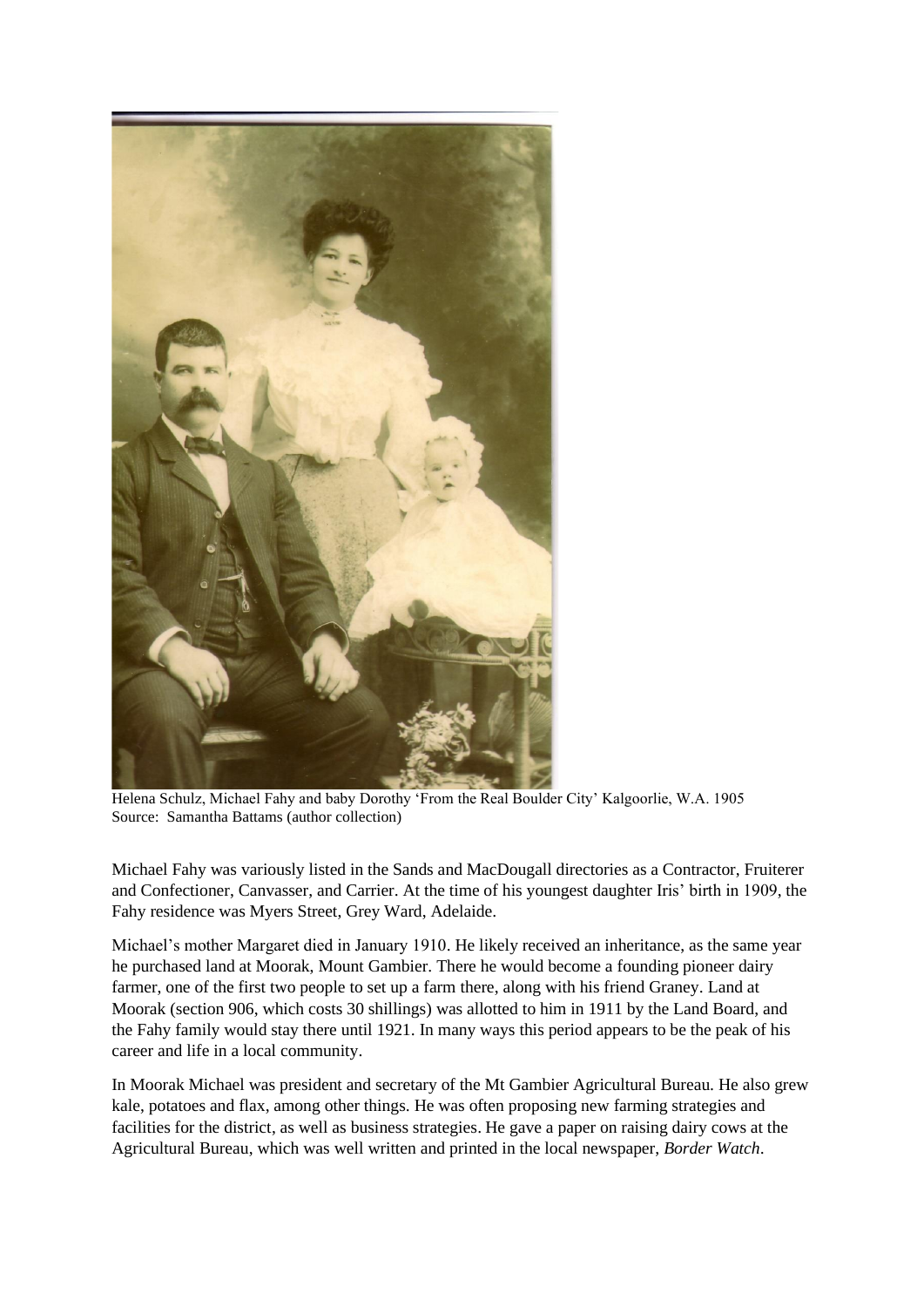Michael also supervised the building of the first public hall at Moorak, with some dispute over where it would be built in the process. There had originally been a plan to build a hall at Moorak, but then a decision was made to amalgamate with the O.B. Flat district to build the hall, a decision that was rescinded as the O.B. Flat residents wanted the hall built on the former O.B. Flat cattle station – further away from Moorak. As Mr Glynn said at a meeting

*At first it was decided to build a hall on Moorak. Now you want to build the Moorak hall on O.B. Flat. (Laughter).*

## *Border Watch, 5th November 1913*

A proposal was made that the public hall be built at the cross roads, where it now stands, but a decision could not be arrived at – many Moorak settlers were unwilling for it to be built there. The Chairman and committee members all resigned, and it was decided that the money and books could be handed to a responsible party to take up the question of where the hall would be built. Finally, Michael Patrick Fahy took charge and got the Moorak residents on board with the hall being built at the cross roads. He then supervised the actual building of the hall.

Eldest daughter Dorothea Fahy described the beauty of Moorak and also the harsh conditions for farmers when in 1915 she wrote to 'Aunt Dorothy' of *The Chronicle* newspaper:

#### *Dear Aunt Dorothy*

*I haven't written to you before. Please will you accept me as a new niece? I go to the Moorak school and I am in the second class. My teacher's name is Mr. Michell. The school is a nice new building. The children have a little garden each. I walk to school about a mile. My age is 10 years and 5 months. Moorak is four miles from Mount Gambier. When we drive to Mount Gambier, we pass the Blue Lake and the other three lakes, the Valley, the Leg of Mutton and Brown's Lake. They are very pretty lakes. The season is very dry, the paddocks are very bare, and a lot of stock is dying. I am sending 3d in stamps for Minda. I hope the little children a Minda are well. With love to you and Uncle George – I remain, your loving niece,* 

*Dorothea Fahy*

## *The Chronicle, 22nd May 1915*

In 1916, there was a very active day at the Moorak school, where the school committee and parents and friends were involved in digging and planting a hedge and a range of trees. This was 'the work that the government had placed in their hands.'

*Cypress plants were put in for a hedge on the windward side, and flowering gums and pines were also planted on the other side of the ground. The children also planted some shrubs. The ladies kindly attended to the creature comforts of all present…An excellent tea was served around indoors, after which the children were treated to lollies…Mr. W. H. Taylor, Chairman of the Committee, read an interesting address..(and) thanked all present…Mr. Mitchell, on behalf of the children, thanking the Committee and friends for their assistance and sympathy. The children then saluted the flag and brought the proceedings to a close by singing the National Anthem.*

*Border Watch, 26th July 1916*

At the time, Michael was secretary of the School Committee, with a picture<sup>5</sup> of the committee from 1916 showing him seated, just left of the centre (below).

<sup>5</sup> Moorak School Committee photo from Les Hill Photographic Collection, Mount Gambier Public Library.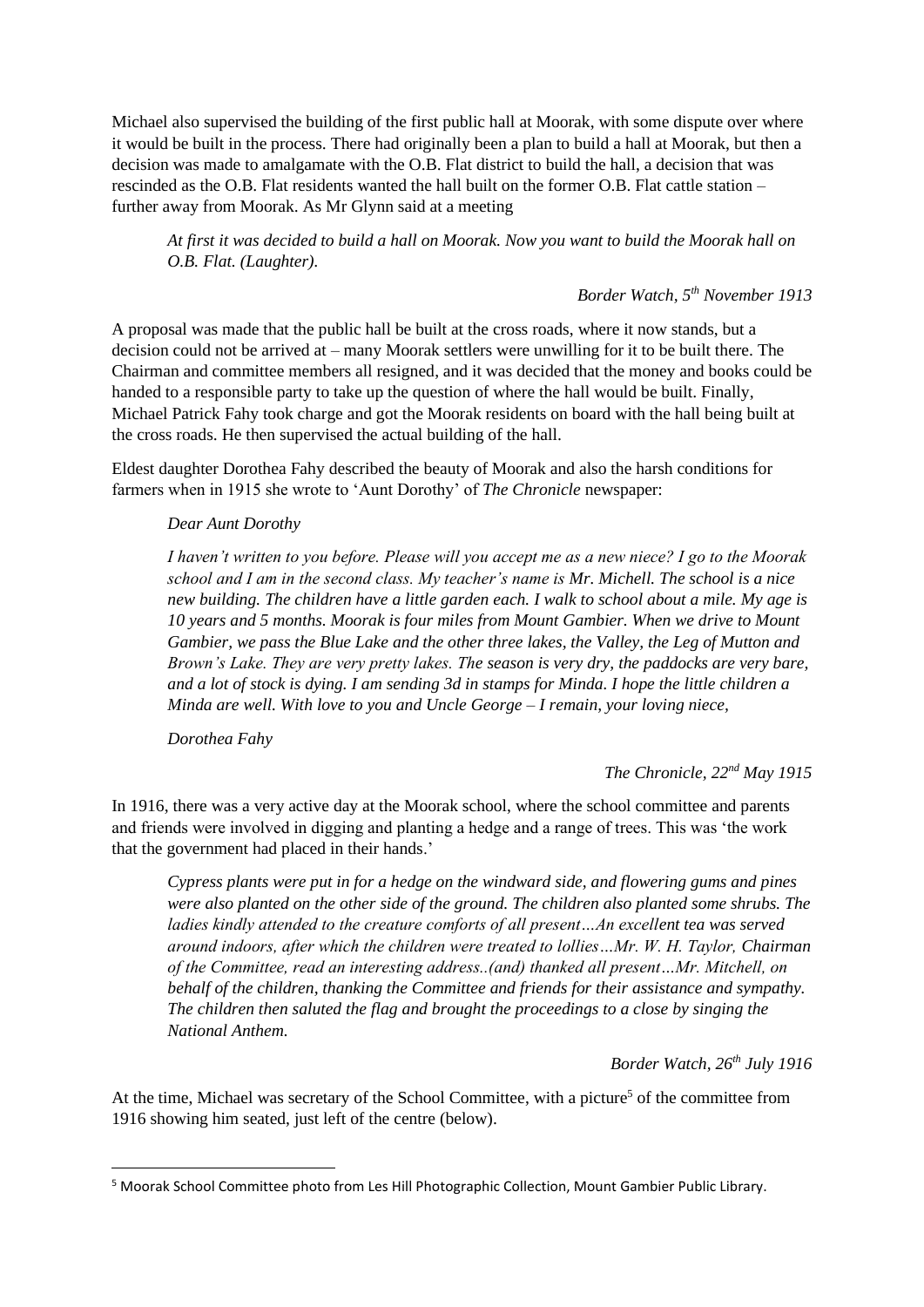

Being a pioneer at Moorak was not all hard work. In 1915 a Red Cross concert was organized in Moorak, held at the shelter room at the school house.

*A Red Cross concert took place last Friday evening, and despite the adverse weather conditions it was a pronounced success. The enthusiasm of the residents was proof against rough weather, for the large shelter-room of the school house…was filled. The room was appropriately decorated with red, white and blue streamers, and with British and Australian flags. A large red cross was conspicuous between a Union Jack and Southern Cross at the back of the stage. …Mrs. R. Telford kindly lent her piano for the occasion, and Mrs. Meller played the various accompaniments. Songs were rendered…recitations were given…Little Miss Elvie Meller executed a Scotch dance to a mouth-organ accompaniment, played by Master Lennie Stafford. The same boy treated the audience to the popular tune 'Tipperary' on a mouth-organ. Both children were heartily applauded for their contributions…A half hour farce entitled 'Our Aunt from California' comprised the second half of the programme...The singing of the National Anthem brought the concert to a close.*

*Border Watch, 3rd Jul 1915*

Michael Patrick Fahy was chief among the singers and deliverer of recitations that evening. He was described as a 'live wire' and 'lively' member of the community, and you can just imagine his spirited partaking in such events.

Michael was also involved in coursing races, which involved hunting using hound dogs, following on horses around a 'course' with jumps. There always appeared to be a few falls from horses. The coursing race went through the Fahy property, among others.

#### *The Hounds at Moorak*

*Residents of Moorak are looking forward to the hunt on Wednesday, June 14. They are taking a lively interest, and have erected some fine jumps. The public will be able to see each jump*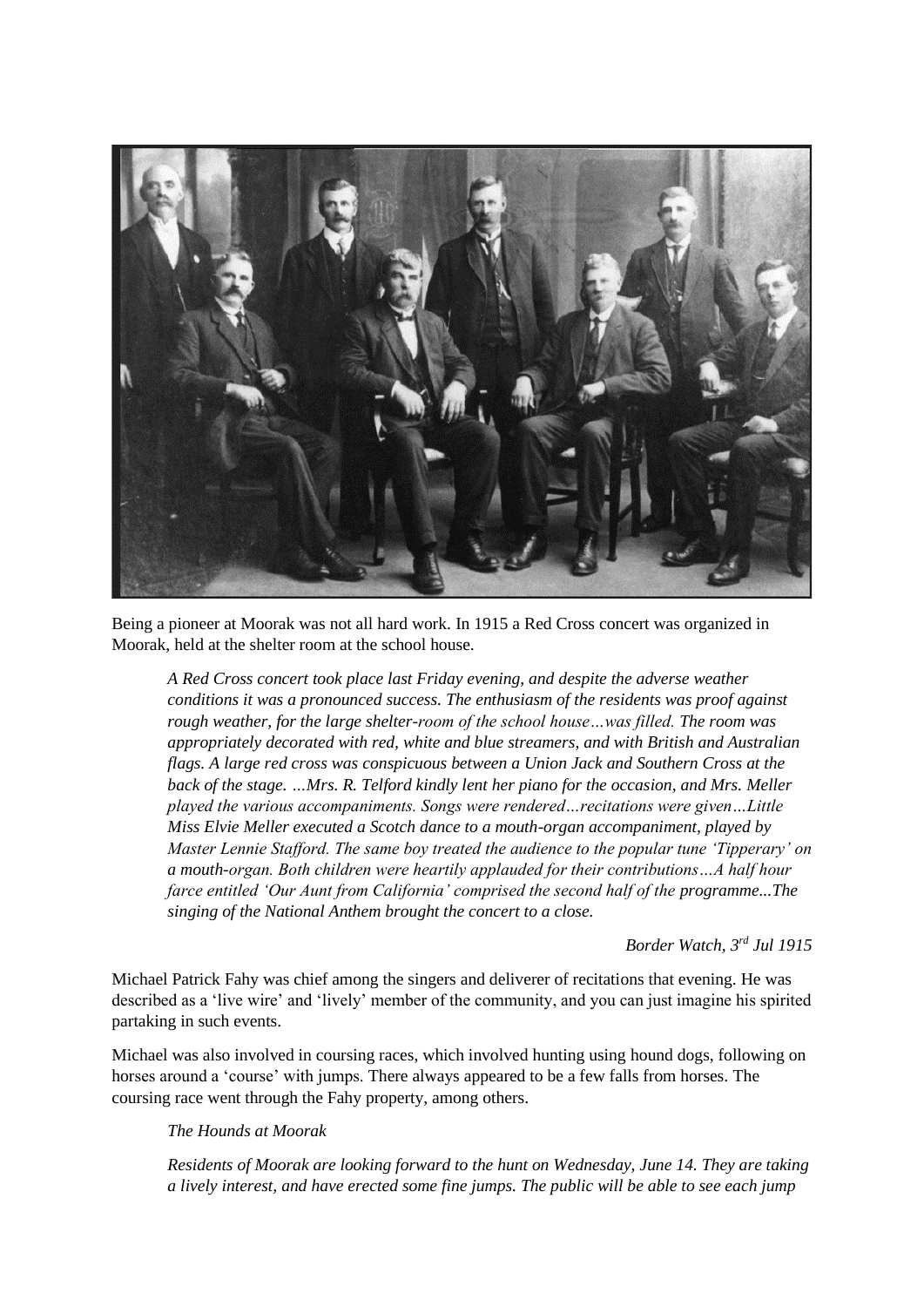*from Yell's road, and the Moorak ladies will provide afternoon tea at the Moorak Cheese Factory…..Much interest is taken in the coming event, and the local young men are trying their steeds.*

# *Border Watch, 10th June 1919*

*At the invitation of the Moorak residents the usual weekly run with the Mount Gambier hounds took place in the vicinity of the Moorak Cheese and Butter Company's factory on Wednesday last. …As the day was fine there was a large crowd to witness the sport. The onlookers fairly took possession of Yell's road, which was lined from end to end with vehicles of very description, including many motor cars and drags. The school was closed at 2.30pm and the children had a great time. Spectators who arrived on foot took possession of every vantage point, all the straw and hay stacks being well occupied…Never before had such excitement been witnessed at Moorak….Eleven horses took part to the check, and 12 from the check to finish….The only local rider was Mr. A. Stafford. He was mounted on a pony (Stiff Luck), and the Moorak people rejoiced that he never left it from start to finish. They cheered at each jump. It is only a pony, and is driven in a dray each day. The public were surprised to see it go the course. Mr. Stafford's mount caused a lot of merriment, and was the chief Moorak attraction….*

*The Moorak ladies were known far and wide for their energetic work. They had shown that day their kind hospitality by providing afternoon tea to such a large gathering, and it was very much appreciated…*

*Mr. M. P. Fahy was pleased to see the hounds at Moorak, and was sure the gathering that day proved that the residents were pleased also. Hunting ought, in his opinion, to be encouraged, as it was the means of bringing out many a good horse, who afterwards won classic events. One thing that marred that day's outing was that he was unable to don the red coat himself and follow (laughter), but he had a boy coming on, and perhaps in the near future he would join the gentlemen in the red coats. He thanked them for their kind remarks on behalf of the ladies. (Applause)…*

*Mr. F. J. Butler said that although he was not a privileged landowner he would like to make a few remarks…It must be a great honor to present day huntsmen to ride over the same country as the famous Adam Lindsay Gordon had ridden over. There was a certain amount of risk in the sport, but it made them brave and fearless.*

#### *Border Watch, 5th July 2020*

Michael Fahy was a popular member of the community, organizing the annual picnic as secretary of the Moorak Picnic Committee. His children, especially youngest daughter Iris, were often winning running races at the picnic, although Helena had won the married women's race, and Michael also won the 'committee men's race'. In 1917 Michael Fahy won the 'Milk-cart horse race' in the first division, with his horse 'Daily Bread.' Michael Fahy regularly did recitations and singing at community events, taking every opportunity to sing, with many examples at farewell events. His wife Helena would regularly cater for social events in their home and orchard.

The Moorak Picnic was a huge affair, in 1919 there were around 1000 attendees, and donations of money and cordial received from the local Bellum Bellum Hotel, and four pipers attending. Ten women were in charge of the luncheon and refreshments for the day, with Helena Fahy at the lead.

*The annual picnic organized by the Moorak people was brought off successfully on Wednesday last. The picnic is usually held near the school house, but this year the ground for the gathering was under crop, and as no suitable ground was available the committee*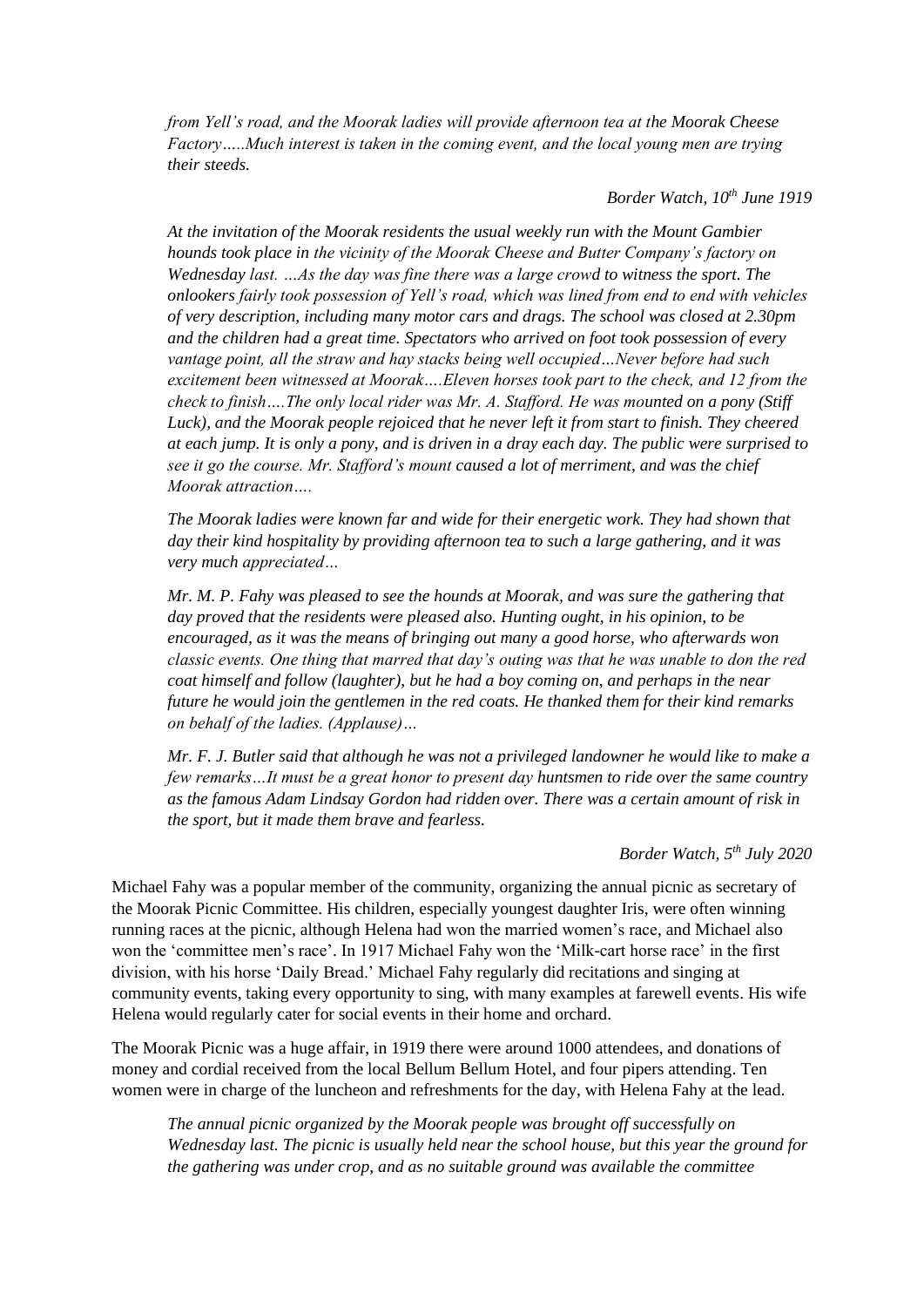*approached Mr. T. C. Ellis, who readily consented to the settlers having the use of the homestead paddock. It proved an ideal spot for the gathering, and as the day was beautifully fine a large concourse assembled to see the sports and partake of the settlers' hospitality. Long before noon on Wednesday the picnickers began to arrive, and by the time luncheon was announced several hundreds were present. In the afternoon the crows must have increased to quite a thousand….*

*Mr. M. P. Fahy made an efficient and courteous hon. Secretary. It was due to the energy and good management of the committees, both ladies and gentlemen, that the gathering proved such a success.*

*Border Watch, 9th November, 1919*

After the festivities took place, the Moorak Picnic Committee honoured its secretary, M.P. Fahy.

*Mr. F. J. Butler, the hon. Treasurer, presented a balance sheet, which showed that when all accounts were paid there remained a credit balance of 10/10/ It was resolved to hand that to the school committee, who will easily find a good use for it. Mr. Taylor then, on behalf of a large number of appreciative residents, handed to M. P. Fahy (who had been hon. Secretary of the picnic committee for several years, and to whose energy and zeal in the performance of his duties much of the success of the picnics had been due) a handsome gold Elgin hunting watch and an Onoto fountain pen, in recognition of his work in connection with the picnics over a series of years. Messrs. Butler and C. Kennedy supported the remarks of Mr. Taylor in the heartiest of terms, and soke of the pleasure they had in being associated with Mr. Fahy, who put his whole heart into anything he undertook. Mr Fahy made a suitable reply.*

*Border Watch, 18th November, 1919*

By 1919, in the above report of the Moorak Picnic, Dorothea Fahy had already left school as she partakes in the 'old scholars' race; she was only 15. By 1921 the Moorak reunion and picnic had grown to such an extent that they established a separate children's picnic and sporting event. Celebration of St Patrick's Day annual was also a big event, with a St Patrick's day Carnival held in Mount Gambier.

Michael Fahy also became chair and founding member of the first football club and founding member of the tennis club at Moorak.

In March 1919, M. P. Fahy got involved in a meeting deciding upon how the Moorak community would welcome returned soldiers to the district – presentations of certificates were suggested, but M.P. Fahy proposed welcome home socials for every returned soldier, with leftover funds raised being used to build a memorial, and a committee being established to plan the welcome home socials. As some opposed this, he reported on the meeting to the local newspaper, to the horror of some meeting attendees. He then wrote a letter to the editor stating that he was a press correspondent when he reported on the undertakings of the Red Cross meeting, which was denied. A Welcome Home social was organized by the Red Cross in May 1919 for three returned soldiers.

Dairy farming had begun in Moorak in 1917, with the encouragement of the government. Michael Patrick Fahy played a central role in its development:

*Dairy Bull for Moorak. – At a meeting of men interested in dairy farming at Moorak, it was decided to get the number of guarantors required for the leasing of a bull, and write to the dairy expert (Mr P. H. Souter) for the bull. So far 18 cows have been guaranteed at 11/6 per cow. Mr M.P. Fahy will look after the animal for six months for the sum of 7 10/. It was also decided that the bull should be here and ready for service by June 1.*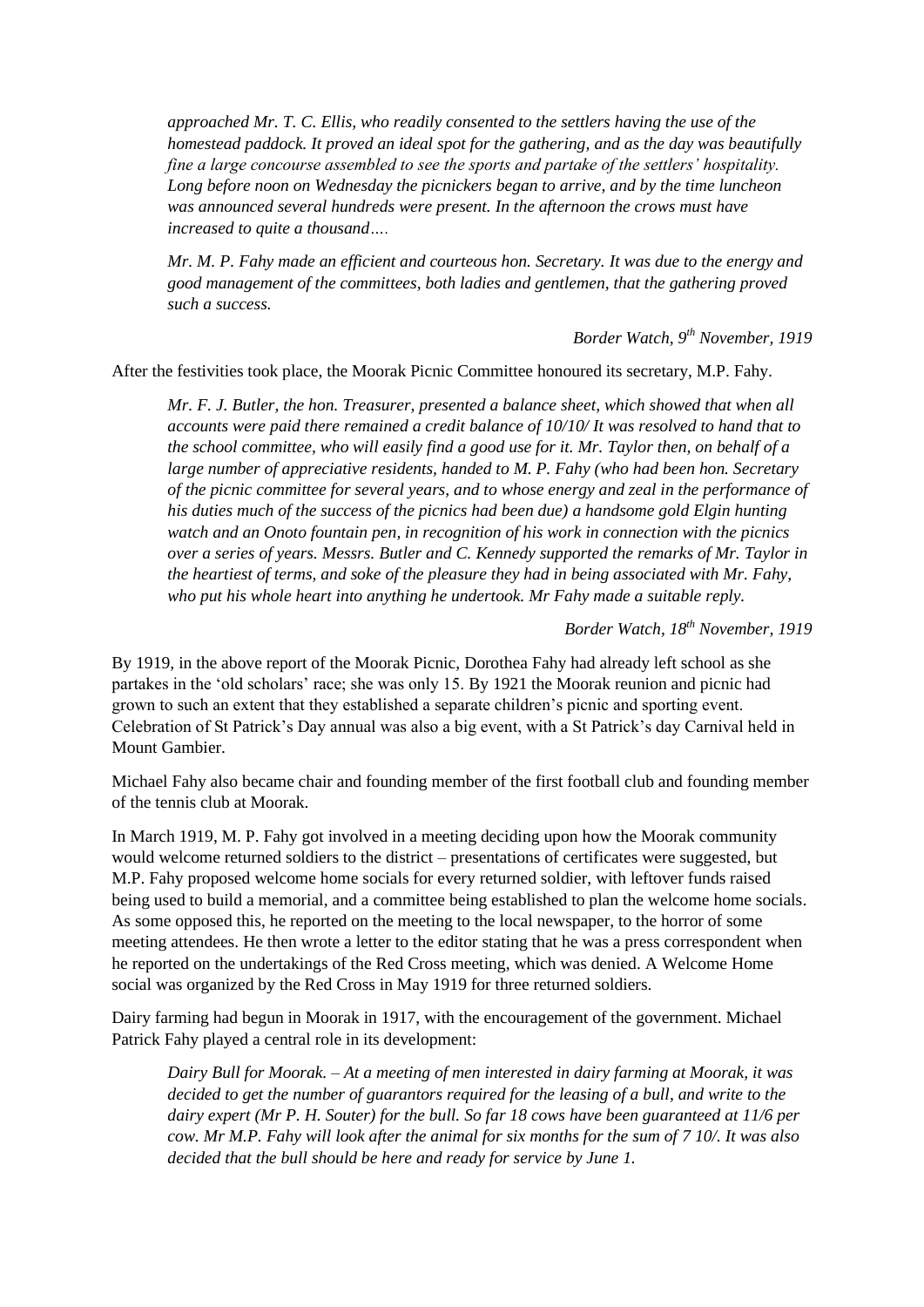The bull was provided, but it did not sire, and the Moorak group returned the bull back to the government.

In September of 1919, there was a large Farmers Congress in South Australia, reported on in *The Chronicle*. It was evident that the dairy industry was struggling, and a Dairy Expert, Mr Souter stated that it was 'urgently necessary that greater stimulus be given to production in this industry.' Michael Patrick Fahy moved that:

*'In view of the limited area available for grassing at Moorak Closer Settlement, and the consequent slaughter of young calves which would otherwise grow into valuable stock, we request that the Government alot some suitable space as commonage.' This was carried. Mr. Fahy also moved – 'That in the opinion of this congress it is desirable that the Government should provide suitable, efficient, and proved dairy bulls to be loaned to various dairying districts.' After discussion the motion was rejected.*

*The Chronicle, 20th September 1919*

In 1919, farming conditions were challenging, and the local newspaper reported on the sale of some local farms.

*Moorak is very dry, and grass is going off. An inch of rain would do a power of good. The farmers are cutting their grass hay. The crops are on the light side. The milk supply is going off fast, and hand feeding will soon have to be sorted to. The summer fodder is holding its own, but sadly needs moisture. There are several large plots of summer fodder growing, and the dairymen are realizing that they must keep the green food up to the cows to get milk. The early potatoes look well considering the dry spell, and the farmers are busy planting the late varieties.*

*Border Watch, 25th November, 1919*

In December of 1919, there was an annual tour of the Mount Gambier Branch of the Agricultural Bureau – it was fixed for that date to be able to meet with the experts from the government's agricultural Department. They inspected the Moorak, O.B. Flat and Mount Gambier East parts of the district. When they toured through Moorak, it was reported that:

*After they entered on that road [McIntosh's or Palamountain's Road] there was a fine display of farming and dairy effort. Fine crops of miscellaneous sorts were observed – chowmollier [kale], oats, peas, barley, maize, onions & c. The potatoes, which were in every stage of growth, appeared vigorous, but were it was feared, living on their capital – the seed – and would be benefited by heavy and immediate rain. Hay was lying in stocks or heaps on many fields and stack-building was actively going on. The stock – mostly dairy cattle – were in fine sleek condition. The grass everywhere was quite dry, and some paddocks that had been apparently over-grassed seemed absolutely bereft of herbage. The question how people were going to feed their cows in summer and autumn was a problem which was discussed. Of course, people are growing a large quantity of hay, and growing chow-mollier, Lucerne and other green fodder, but if the season continues rainless some of the dairy people may find their provision run alarmingly short. The barley crops looked good, but both they and the oats were on the short side as far as the straw goes.*

- *Mr R. W. Graney's Ensilage –*

*Mr. Fahy piloted the party through Moorak, and from MacIntosh's road he directed them along Yell's road to Mr. Graney's ensilage, which was in a far corner of his property. Mr.*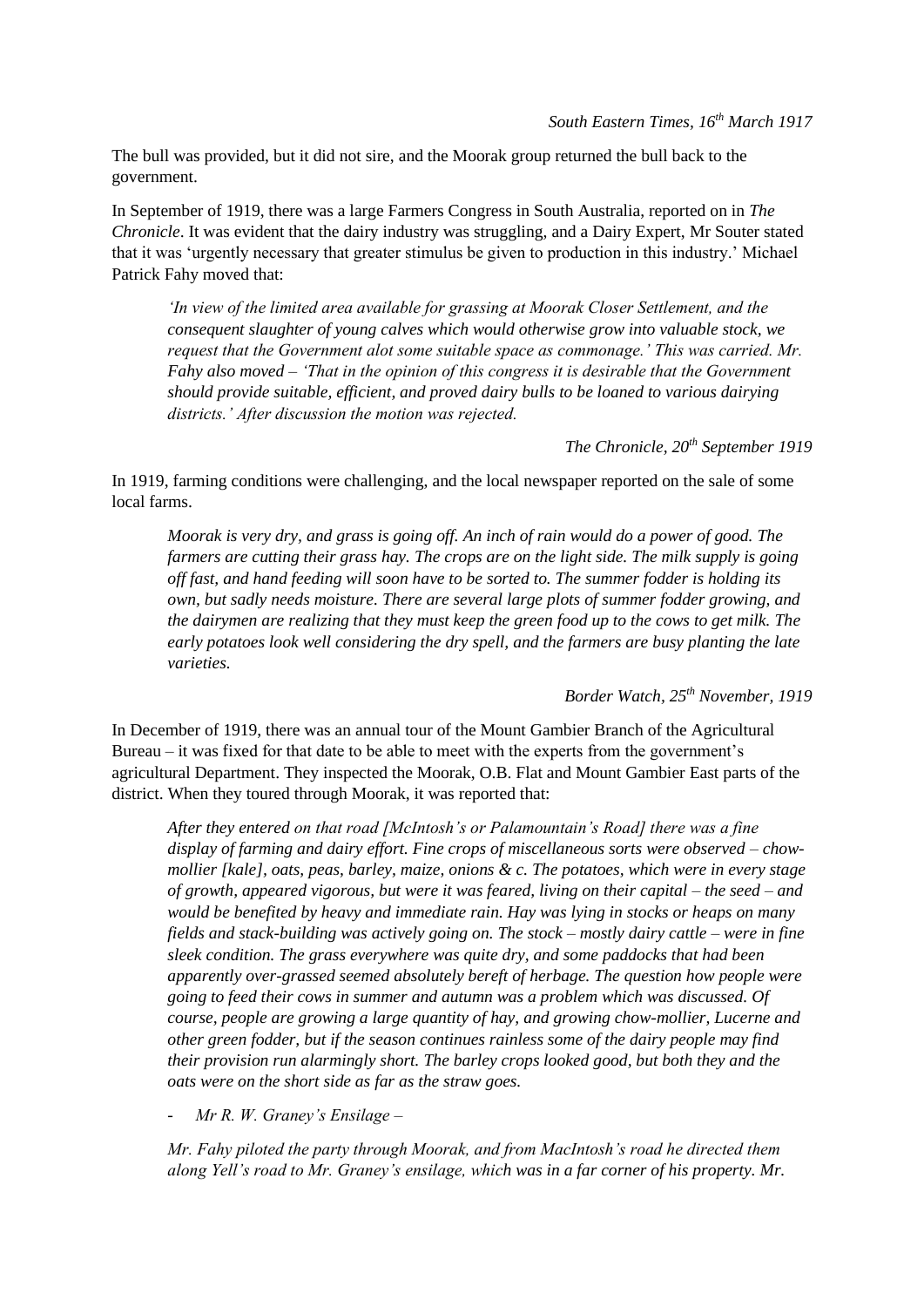*Graney has no silo, and merely heaps up his green stuff in the form of a stack, and places a quantity of heavy timber on it to press it down. In appearance the heap seemed like a low grass hay stack, with logs on it. Alongside there was a big heap of black stuff that looked like an old uncovered stack on which the rains of many winters had fallen. That was an experiment in ensilage making that Mr. Graney made a season or two previously.*

*Professor Perkins pointed out how wasteful and ineffective such a system really was. In the case of the newer heap he considered the stuff had been cut too late in the season to make ensilage of. He pointed out the advantages of a silo, which saved trouble, made the best ensilage, and absolutely without waste.*

*Mr. Fahy remarked that even with the rough and ready system Mr. Graney adopted they got three times the amount of feed from it than they got if it were made into hay. Mr. Graney had 25 cows feeding on his block, and they received a good deal of this sort of ensilage. In this case he had the grass given to him.*

*Border Watch, 5th December 1919*

The Professor insisted on the need for silos and said that under the 'Loans to Producers' Act' the government would advance the money for the silos. They continued along the tour until they came to Michael Fahy's property:

*After the inspection of the ensilage…they proceeded along Yell's road, the Port MacDonnell road, and a narrow road running west, to Mr. Fahy's 30-acre block, every square foot of which is put to some profitable use. On the way they passed some fine potato fields…and some small Lucerne plots which were in a fine state considered that they had not been irrigated. Mr. Fahy said he kept 15 cows, 2 horses and a bull, besides calves on his block, and they were all in good fettle. On the block he had some 5 acres of chow-mollier growing strongly, some of it nearly ready for plucking, and 6 acres of potatoes, besides some fallow ground. The potatoes are Carmens, and they looked well. Having inspected Mr. C. Janeway's, in whose barn it was arranged they should have luncheon. In the absence of a public hall this is the hall in which most of the dances and other functions are held at Moorak…After luncheon the visitors had a short look through the cheese and butter factory. The hands were busily cutting up curd in the vats by machinery. It was said that the daily intake of milk at present was about 1,900 gallons.* 

## *Border Watch, 5th December 1919*

The family left Moorak in April 1921 to go to Torrensville. A turning point appeared to be Michael Patrick Fahy not being elected to the Board of Directors of the Moorak Co-operative Dairy and Produce Co Ltd at the end of February 1921. He was elected to nominate for the Board as a Director, and there were two positions available, with J. W. Barry getting 43 votes, J. H. Buck 47 votes and M. P. Fahy 22 votes. Being Irish and Catholic may have had something to do with these results, and MP Fahy was not in any 'lodges' which were aligned to the Protestant faith. But Michael did not make himself popular sometimes when pursuing what he believed was best for the community. He would have been disappointed as he had pushed for a community co-operative.

Upon Michael Fahy deciding to resign from the Mt Gambier Agricultural Bureau and leave the District, the Bureau report stated that:

*The President spoke with regret at Mr. Fahy, the hon. Secretary, tendering his resignation and leaving the district. As president he knew the value of Mr. Fahy's services to the branch. He had brought the branch to what it is. He was full of energy, and his departure would be a great loss to the branch and the district also. Personally, he was very sorry he was leaving,*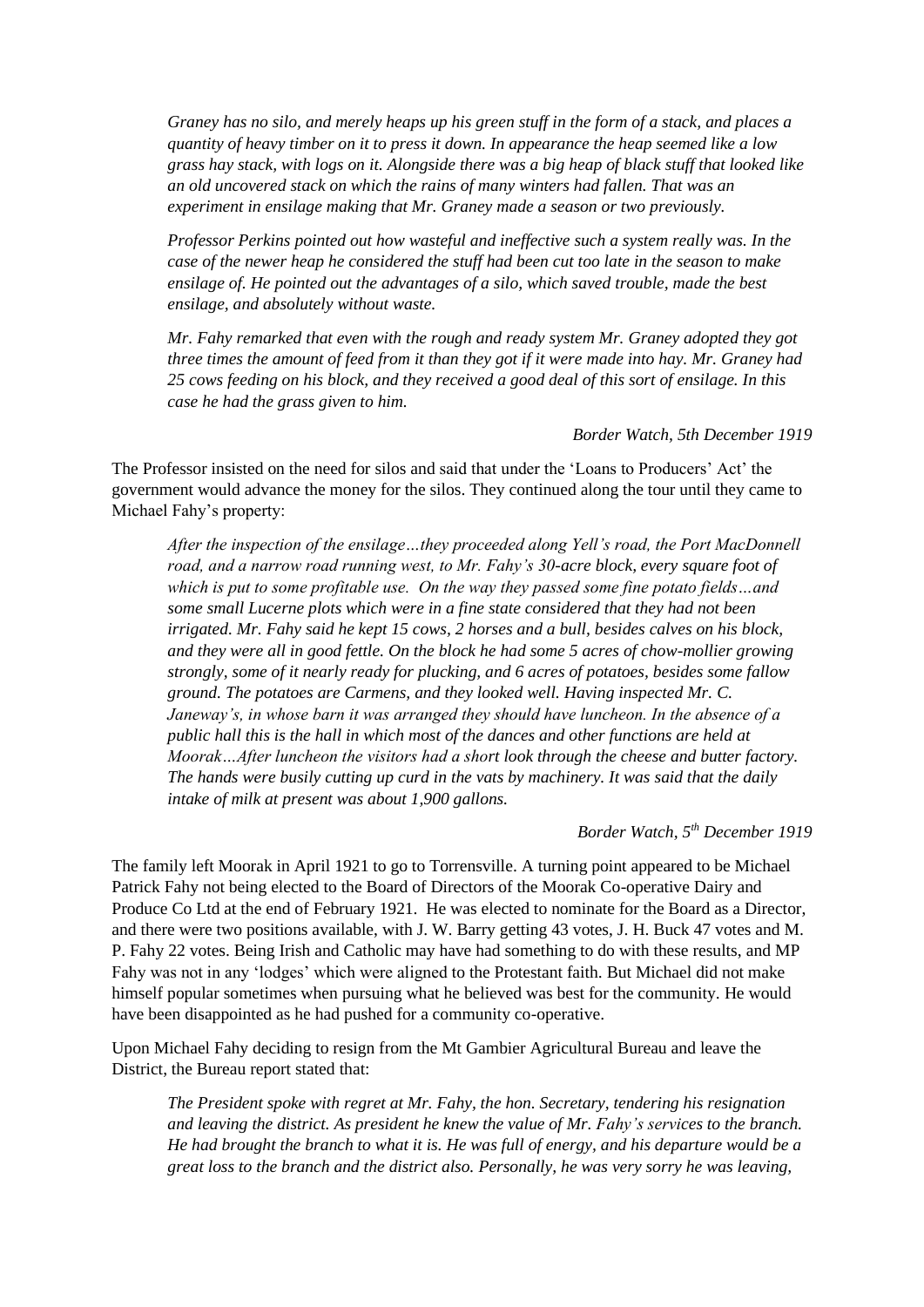*and accepted his resignation with regret. Mr. W. A. Palamountain supported the president's remarks, and assured Mr. Fahy that it was with sincere regret they had accepted his resignation. He said the secretary was a tower of strength to the branch. In different matters from time to time Mr. Fahy and shown his ability and energy. As ex-president he knew the value of Mr. Fahy's services to the branch. Mr. J.F. Nicholls supported. The secretary, he said, had carried out his duties in a business-like manner. He was always to the fore and up to date, and what he did take on he made a success. He wished Mr. Fahy good luck and prosperity in his new sphere of life, and trusted they would be able to meet him again before leaving the district. Mr. T. Barry said he was very sorry Mr. Fahy was leaving the district, but he could rest assured he had the good wishes of the Moorak branch of the Agricultural Bureau. He hoped before Mr. Fahy left the district they would have the pleasure of meeting him again. Mr. H. S. Tarrant supported the remarks of the previous speakers. The secretary was the live wire of the branch, and he carried out the secretarial duties with credit to himself and the branch. Moorak would lose one of its best and most industrious settlers. While Mr. Fahy was secretary of the school committee, he proved himself industrious. The Moorak Union picnic grew to such an extent through Mr. Fahy's influence that the committee decided to have two picnics a year – one for children and the other for settlers. The school grounds would stand as a district monument to Mr. Fahy's energy. He moved that a record be placed on the minutes of Mr. Fahy's valuable work to the Moorak branch of the Bureau. Mr. J. Mahoney seconded, and the motion was carried.* 

*Mr. Fahy thanked the members for their kind expressions and appreciative remarks. He had done what he thought was the best for the branch and district.*

*The president then asked the secretary to retire for a few minutes, and when he was recalled the president asked him to meet the members of the branch in the Cave gardens in town at 3.30pm on Saturday afternoon, March 26, when he would receive a presentation from them.*

*Border Watch, 5 April 1921*

There was a big farewell party upon the Fahy family leaving the district. On reading his farewell presentation, it talks of his energy and good management. One gets a picture of a very sociable characterful and a stalwart of the community.

*On Wednesday evening last, a large number of friends (about 50) of Mr. and Mrs. M. P. Fahy met at their residence in the form of a surprise party to pay a tribute to the respected settlers and to make a presentation. Councillor J. T. Kerin presided. Singing, card playing and dancing was indulged in until the early hours of the morning. Songs were rendered…and a humorous recitation by Messrs. M. P. Fahy and J. F. Boardman. Music for dancing was suppled by Messrs. A. Leggett and A. J. Janeway (accordion) and J. Jones (violin). Mr. T. Jones acted as M.C. During an interval in the proceedings the Chairman referred to Mr. and Mrs. M. P. Fahy as most popular residents, and Mr. Fahy had been a lively man on the settlement. Mr. H. Tarrant, in supporting, said that as secretary of the Moorak School Committee and the recently appointed secretary of the Agricultural Bureau, he could bear out the speakers' remarks. His work in connection with the School Committee would stand as a memorial to his energy for years to come. The Reunion picnic, under Mr. Fahy's influence as secretary, had also grown to a large extent. Mr. Fahy's good work in connection with the Agricultural Bureau, fighting on the commonage question and various other important matters, would always be remembered, and Mr. Fahy was to be congratulated on the present position of the Bureau. The speaker thought it a difficult matter to replace such a man, but as he had been elected to the position, he would do his utmost to keep up the already good reputation of the branch. He wished Mr. and Mrs. Fahy and family happiness and prosperity for the future. The sentiments of all present were expressed by acclamation. Mr. J. F.*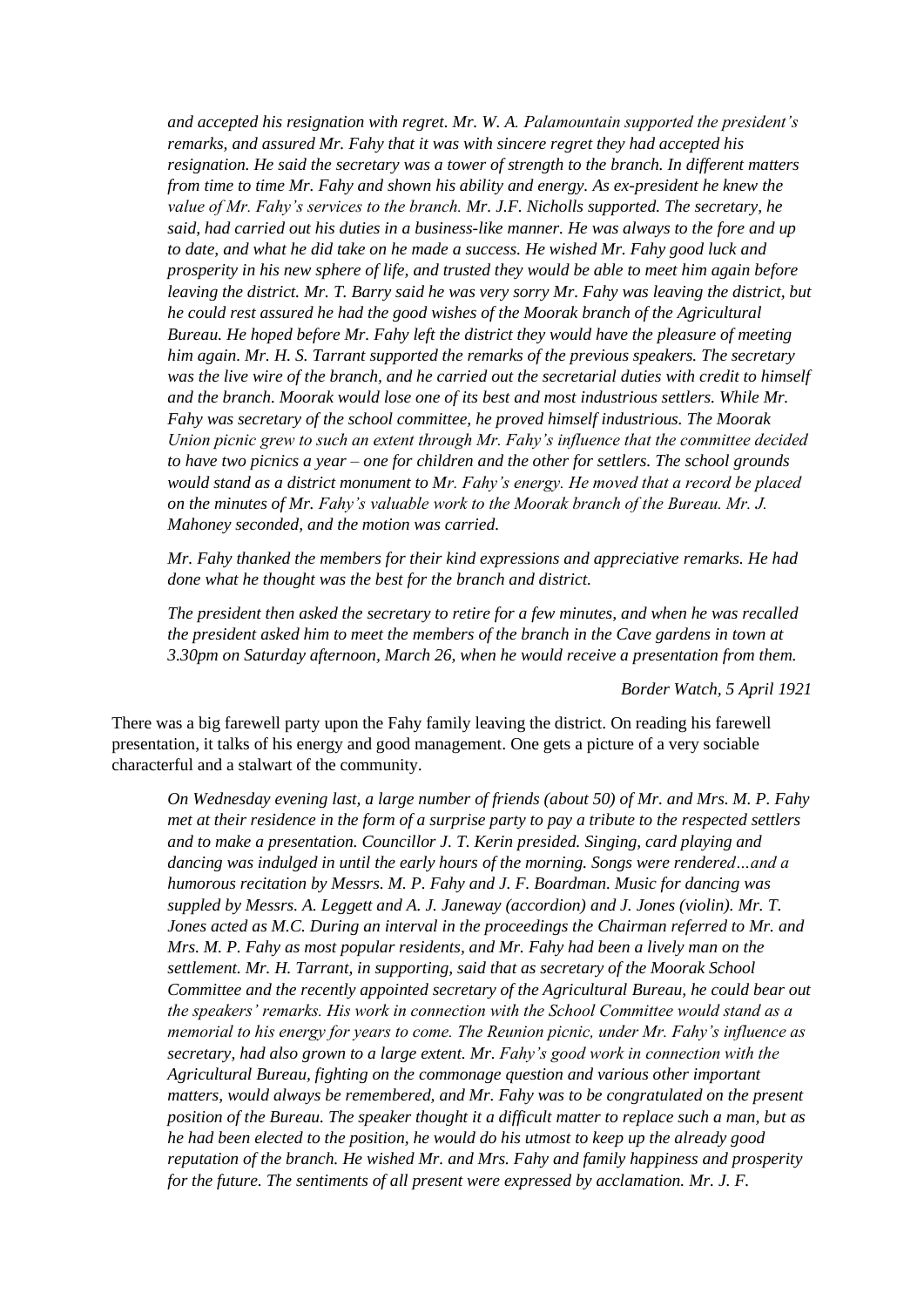*Boardman then presented Mr. Fahy with a silver-mounted shaving outfit, on behalf of the residents of Moorak, and Mrs. Fahy with a marble-mounted clock. Miss H. Stafford presented to Miss D. Fahy a silver candle stick from her girl friends. Mr. Fahy in responding said he was leaving Moorak without an enemy. During his stay on the settlement he had met with much help from the people which he appreciated. As a settler he had tried to do his best in the interests of the place, and felt that evening that he had been amply rewarded by their kind and generous gifts, which they would always treasure. 'For they are jolly good fellows' was sung, and supper concluded a most pleasant evening.*

*Border Watch, 12th April 1921*

In 1926, M.P. Fahy, Fruitier and Confectioner, lived at 189 Henley Beach Rd, New Mile End (later Torrensville). He traded in a shop at the East End Market for 7 years. In 1926 Michael and Helena Fahy travelled back to Mount Gambier for the 'Back to Mount Gambier' festivities. It was a greatly anticipated and large event, reported on in *The Register* newspaper (along with everyone who had purchased a ticket to travel back for the festival).

When Michael Fahy sold his shop in 1927, employees of the firm A.E. Pitt and Son at the East End market, recognised him by paying a visit to his shop and giving him a presentation in which the firm acknowledged the high esteem he was held in. Mr Ryan made the presentation, and his remarks were supported by Mr Dunkley and Mr Percy Miller.

In 1927, the family moved from Torrensville to Marion Road, Plympton (more than a year after Iris Fahy had given birth to Jack Fahy, who was my father). In 1928 he obtained a Hawker's licence when he was living at Marion Road, Plympton Park. In 1930, M.P. Fahy is listed as a 'Carrier' (transporter of goods) and in 1933 he is listed as a 'Canvasser' (seller) in the Sands and MacDougall Directories. In 1930, during the Great Depression, the house at Marion Rd, Plympton was forced to be sold. This must have been a crushing blow to such an enterprising character. Fortunately, the family was able to live on in the same house.

M.P. Fahy is last listed in the Sands and MacDougall directories 1934. He died on the 15<sup>th</sup> July 1934, at the Royal Adelaide Hospital, aged only 64, and is buried in the catholic section of the West Terrace cemetery, along with his wife and daughters. There is an obituary to him in the Border Watch newspaper, telling of him being a founding pioneer of Moorak, and of the great energy and organisation he had:

*Original Moorak Settler*

*Death of Mr M. P. Fahy*

*Played Leading Part in Early Progress of Settlement*

*The death of Mr M. P. Fahy at the Adelaide Hospital, on July 15, at the age of 64, removes one of the original no 2 Moorak settlers. It will be remembered by many older residents that when Moorak Settlement was allotted some 28 years ago, the late Mr Fahy, with Mr. P. E. Graney, was living in a tent on the site of the present Moorak Hall, and many a pleasant evening was spent at that camp until his house was erected on the block now held by Mr. F. Greve. The untiring efforts of the late Mr Fahy as the original honorary secretary to the Moorak School Committee will also be long remembered. Assisted by an energetic committee, the pioneering work at the school as carried out with much hard work, involving horses, drays and wheelbarrows. A very large portion of the low-lying ground was filled by working bees under his supervision, and the response was always a tribute to his good management. When the first Moorak settlers picnic at which horse events were introduced, was held in Messrs Ferguson Brothers' property opposite the school, many will recall the thrilling*